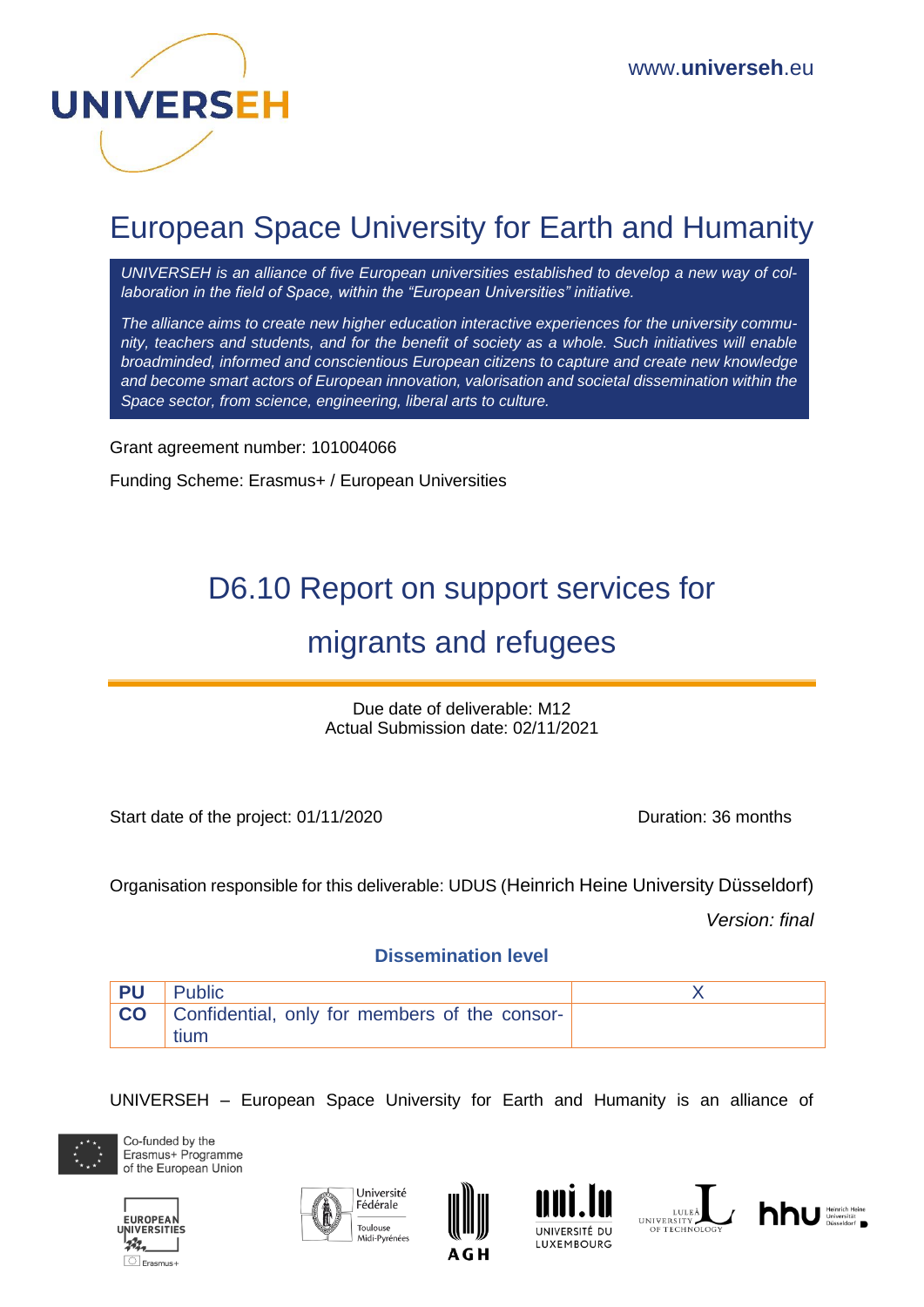

## **Document History**

<span id="page-1-0"></span>

| Ver-<br>sion   | <b>Date</b> | <b>Author</b>                      | <b>Partner</b>                                                                                                                                                                                                                                       | <b>Summary of main</b><br>changes                                                                                  |
|----------------|-------------|------------------------------------|------------------------------------------------------------------------------------------------------------------------------------------------------------------------------------------------------------------------------------------------------|--------------------------------------------------------------------------------------------------------------------|
| 1              | 20.08.2021  | <b>Britta Moor-</b><br>mann (UDUS) |                                                                                                                                                                                                                                                      | Draft of the report includ-<br>ing objectives, develop-<br>ments and challenges for<br>each partnering university. |
| $\overline{2}$ | 27.10.2021  | <b>Britta Moor-</b><br>mann (UDUS) | <b>Vincent Si-</b><br>moulin (UFT),<br>Agneta Lars-<br>son (LTU), Jo-<br>anna Pyrkosz-<br>Pacyna<br>(AGH), Chris-<br>tina Stange<br>Fayos (UFT),<br>Katarzyna<br><b>Cieslak</b><br>(AGH), Veerle<br>Waterplas<br>(ULUX), Jo-<br>anna West<br>(ULUX), | Final version integrating<br>also proposals for the fu-<br>ture.                                                   |
|                |             |                                    |                                                                                                                                                                                                                                                      |                                                                                                                    |

#### **Content**

UNIVERSEH – European Space University for Earth and Humanity is an alliance of











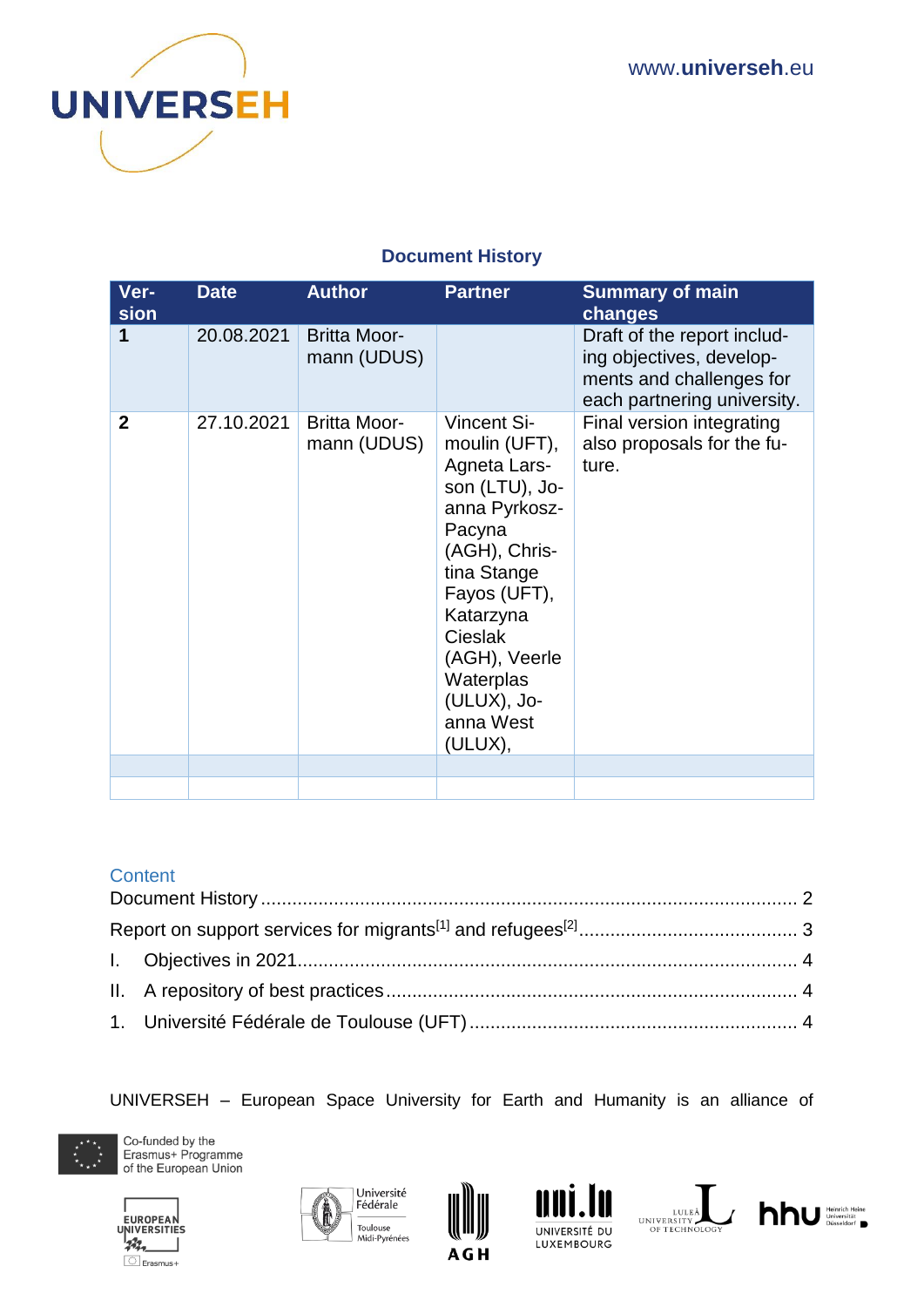

| 1.1. |  |
|------|--|
| 1.2. |  |
|      |  |
| 2.1. |  |
| 2.2. |  |
|      |  |
| 3.1. |  |
| 3.2. |  |
|      |  |
|      |  |
| 4.2. |  |
|      |  |
| 5.1. |  |
| 5.2. |  |
| 5.3. |  |
| 5.4. |  |
|      |  |

## <span id="page-2-0"></span>**Report on support services for migrants[\[1\]](https://euc-word-edit.officeapps.live.com/we/wordeditorframe.aspx?ui=de&rs=pl%2DPL&wopisrc=https%3A%2F%2Faghedupl-my.sharepoint.com%2Fpersonal%2Fjpyrkosz_agh_edu_pl%2F_vti_bin%2Fwopi.ashx%2Ffiles%2F355e4ed61680457bb14a850137604534&wdenableroaming=1&mscc=0&wdodb=1&hid=D29AFB9F-0060-3000-3CB7-92B861D17985&wdorigin=Sharing&jsapi=1&jsapiver=v1&newsession=1&corrid=c75fa889-928b-e3d6-9789-297292e72ef1&usid=c75fa889-928b-e3d6-9789-297292e72ef1&sftc=1&mtf=1&sfp=1&instantedit=1&wopicomplete=1&wdredirectionreason=Unified_SingleFlush&preseededsessionkey=e08efac4-5a72-2c06-12f4-ecc7a3c3c565&preseededwacsessionid=c75fa889-928b-e3d6-9789-297292e72ef1&rct=Medium&ctp=LeastProtected#_ftn1) and refugees[\[2\]](https://euc-word-edit.officeapps.live.com/we/wordeditorframe.aspx?ui=de&rs=pl%2DPL&wopisrc=https%3A%2F%2Faghedupl-my.sharepoint.com%2Fpersonal%2Fjpyrkosz_agh_edu_pl%2F_vti_bin%2Fwopi.ashx%2Ffiles%2F355e4ed61680457bb14a850137604534&wdenableroaming=1&mscc=0&wdodb=1&hid=D29AFB9F-0060-3000-3CB7-92B861D17985&wdorigin=Sharing&jsapi=1&jsapiver=v1&newsession=1&corrid=c75fa889-928b-e3d6-9789-297292e72ef1&usid=c75fa889-928b-e3d6-9789-297292e72ef1&sftc=1&mtf=1&sfp=1&instantedit=1&wopicomplete=1&wdredirectionreason=Unified_SingleFlush&preseededsessionkey=e08efac4-5a72-2c06-12f4-ecc7a3c3c565&preseededwacsessionid=c75fa889-928b-e3d6-9789-297292e72ef1&rct=Medium&ctp=LeastProtected#_ftn2)**

Among the many barriers preventing migrants and refugees from integrating into higher education, language skills and the recognition of qualifications, in particular those from outside the EU, are key issues that UNIVERSEH partners aim to help addressing. Capitalising on existing practices in the partnering universities, support activities are provided in order to contribute to "making migrants and refugees study ready".

The following report provides insights into current best practices now at each partnering university of the alliance, describes developments and challenges. Finally, an outlook in the future is given gathering some ideas that have been discussed in the working group and during first events organised with external stakeholders.

UNIVERSEH – European Space University for Earth and Humanity is an alliance of













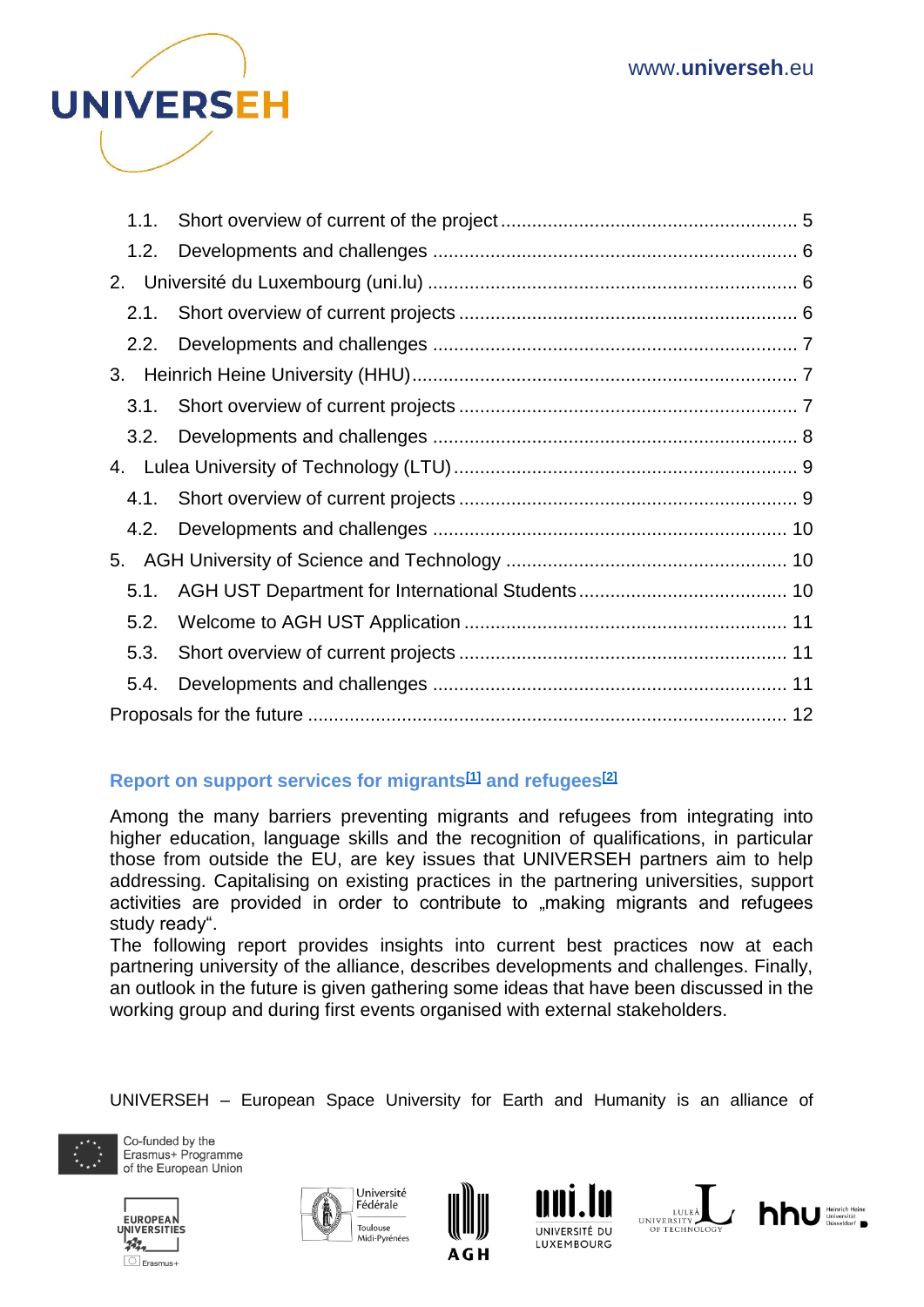

## <span id="page-3-0"></span>**I. Objectives in 2021**

The alliance is committed to support the strengthening of language skills through additional language course offers for UNIVERSEH students (activities supported by the multilingualism group of WP2), including persons with a migrant or refugee background. Additionally, this helps bridging the gap between earlier students and current ones as in some cases there is a large time gap due to students' personal situation, focus on personal development, strengths and key academic skills. The aim is to support individuals in participating in language courses and further activities offered by UNIVERSEH as this helps the targeted group to attain a level of language but also intercultural skills, which allow them not only to enrol in higher education, but also to integrate into local society and benefit from mobility periods in their future academic career.

All partners will promote projects and EU programmes in the field of education for migrants and refugees. For example, the Marie Sklodowska-Curie Actions (MSCA) that provides high-quality training and career development opportunities for displaced researchers, for instance, with refugee status, who have had their studies interrupted.

## <span id="page-3-1"></span>**II. A repository of best practices**

Migrants and refugees, even more than other students, face barriers both to mobility and to foreseeing a career in the space sector. Housing is a huge problem in both infrastructural, financial and accessibility terms and, even more, since there is no dedicated housing platform specifically designed for this audience. All partnering universities from the UNIVERSEH alliance are dedicated to help this specific target group and to engage actions and programs in order to make higher education more accessible to disadvantaged groups, which are discriminated in various dimensions. Additionally, tailoring the aforementioned preparatory course offers to the space environment of the alliance improves specific linguistic proficiency needed to participate successfully in the program.

The following chapter divided into university sections gives first an overview of current projects at each university then a short description of current developments introducing also some of the challenges the partners are facing contemporarily.

## <span id="page-3-2"></span>**1. Université Fédérale de Toulouse (UFT)**

International services at UFT count between 15 to 30% of foreign students from the overall number of students. All new students register freely for French national social

UNIVERSEH – European Space University for Earth and Humanity is an alliance of













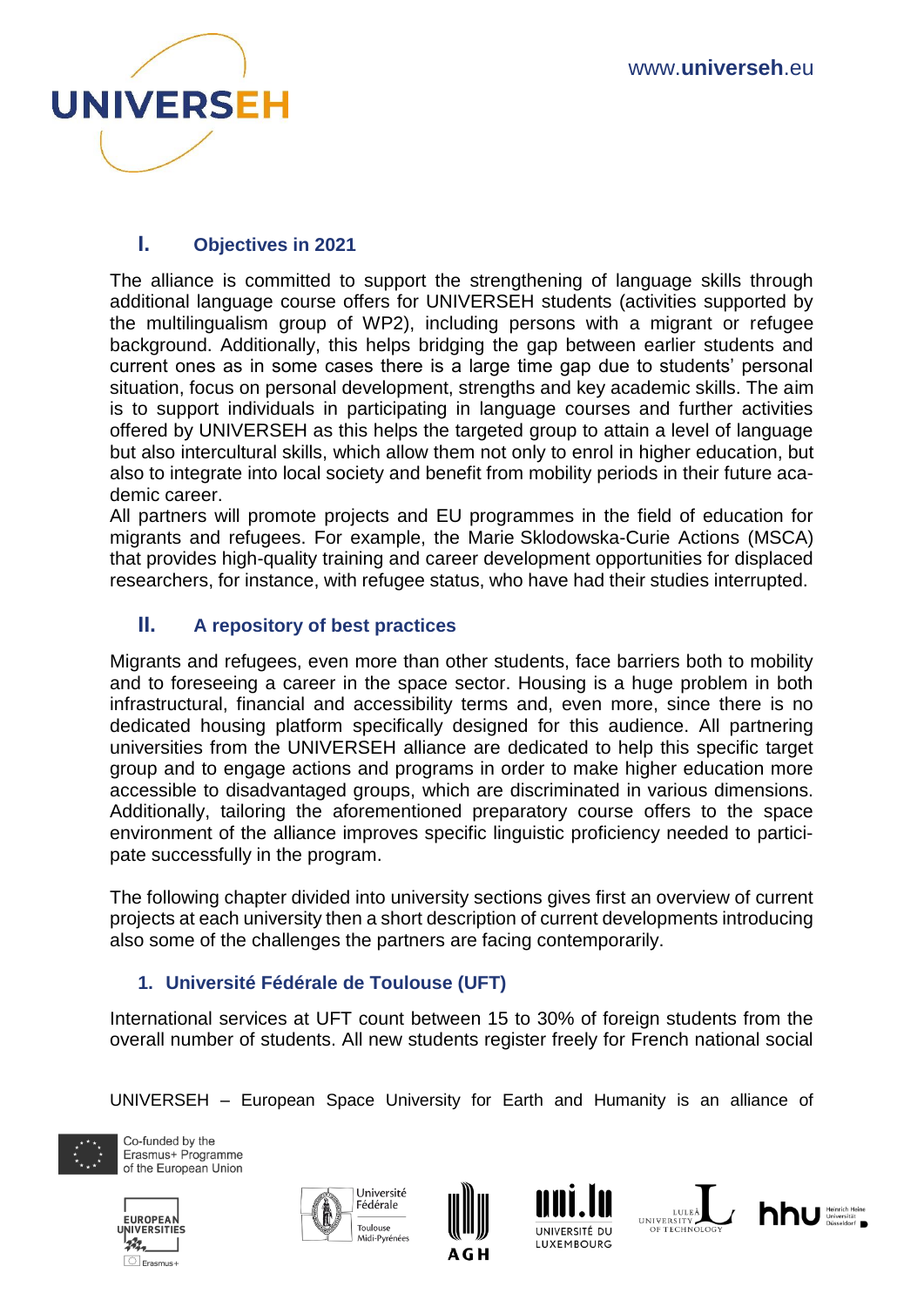

security on their arrival. The WELCOME DESK (starting point for all students of the site), offers a permanence of administrative services dedicated to all students including international. (CAF, Prefecture ...).

Support services include French language classes (INP, UT2J...), partnerships with accommodation agencies, platforms and private property owners to facilitate housing. Students associations help with the integration of minorities into the university and especially to train their language skills, like with the RETSER association.

#### <span id="page-4-0"></span>1.1. Short overview of current of the project

The migrant welcome language program "DILAMI" (Dispositif Langues Accueil Migrants) assists migrants in their social, academic and professional integration projects. This training promotes the development of linguistic and intercultural skills necessary for successful integration into university, socio-cultural and professional life in France. Supported by the UFT, the migrant welcome language program has been in place since summer 2017.

Each year, the course welcomes 60 learners – asylum seekers, refugees and beneficiaries of subsidiary protection – who study French as a foreign language at three of Toulouse's university sites, and notably at the Toulouse University Jean Jaurès and Paul Sabatier. Learners are divided into 3 level groups: beginner level (A0-A1), intermediate level (A2-B1) and advanced level (B2). The idea of the program is to bring the learners to acquire the B2 level in French required for university studies. Until now, the 3 courses offered level certifications and students had the status of "free auditors". Since the beginning of the academic year 2020-2021, the course has been transformed into two university degrees at Toulouse University Paul Sabatier for the intermediate level (B1) and at Toulouse University Jean Jaurès for advanced level (B2). This training is divided into 2 main areas consisting of 384 hours of French language teaching as foreign language per year to accompany students towards the acquisition of the B2 level in French essential for enrolling in higher education training diplomas. Secondly, the training consists of 80 hours of support for workshops on university and professional orientation in collaboration with the common educational guidance service of the universities involved, conferences with training managers and ongoing exchanges with social referents and those of the employment agency. Additionally, an education in French citizenship (rights and duties, opening up to community life) are included as well as an opening to the heritage and cultural life of Toulouse (visits to sites, realisation of projects (exhibitions, theater, songs, circus) in collaboration with cultural actors of Toulouse city.

UNIVERSEH – European Space University for Earth and Humanity is an alliance of













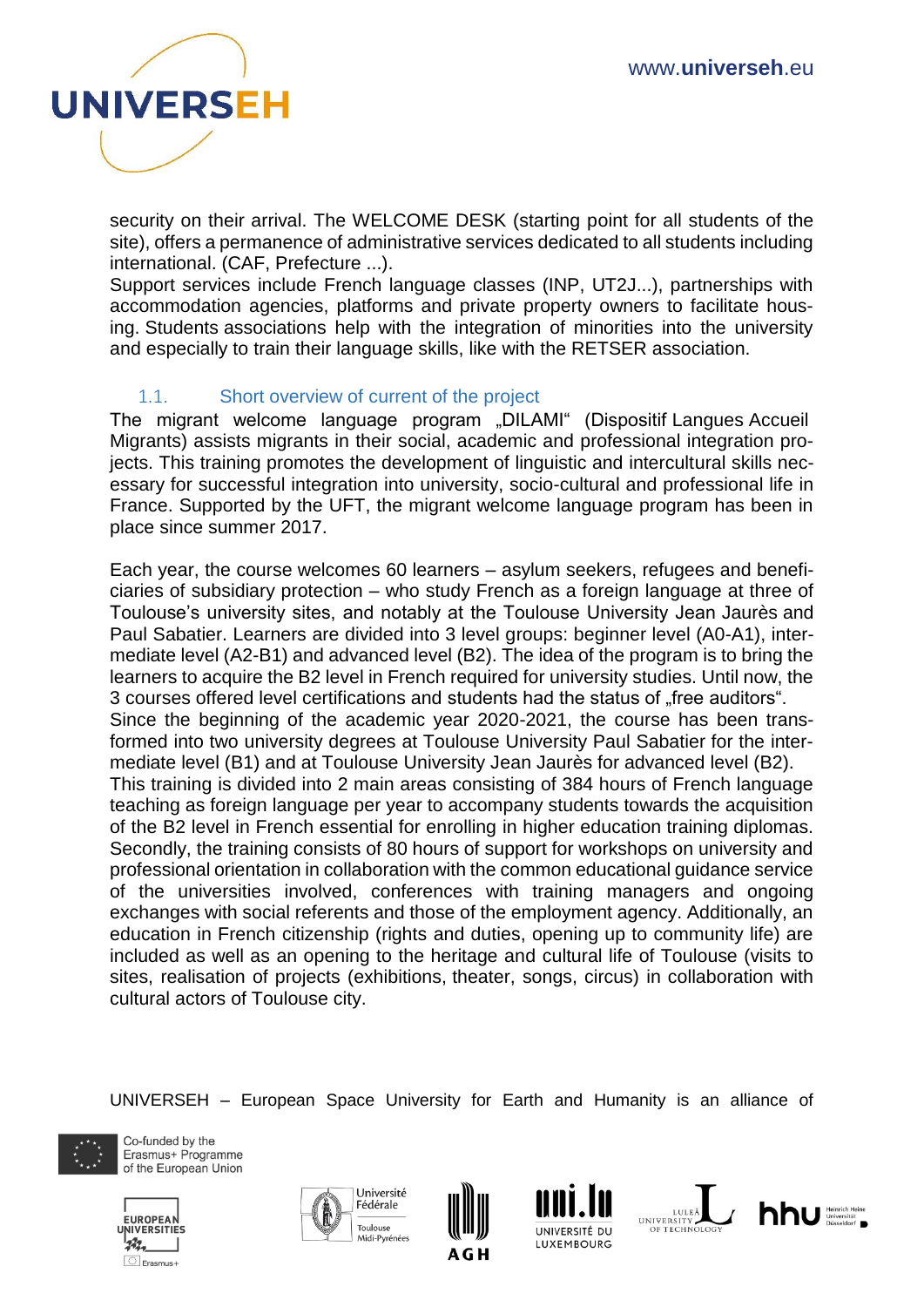

### 1.2. Developments and challenges

<span id="page-5-0"></span>In addition to these two university diplomas, which have been set up for intermediate and advanced levels, the aim of the scheme was also to transform the beginner level group into a university diploma for the 2021-2021 academic year. The establishment of these university diplomas gives learners the status of students, giving them access to study grants and the right to benefit from student accommodation, thus facilitating the pursuit of their studies in a serene environment.

The main difficulty encountered with this group is attendance; unfortunately, they are often confronted with financial difficulties, housing difficulties and a legal situation linked to their fragile status, which does not favour attendance at language classes and further studies.

The UT receives annual funding from the Occitanie Region for 60% of this scheme; the remainder is covered by the UT, the host institutions and the search for other funding (sponsorship, private funding etc.). For these reasons, the system is weakened and its sustainability may be questioned.

At the Universeh level, only 2 institutions are involved in the scheme, namely UT2 and UT3.

#### <span id="page-5-1"></span>**2. Université du Luxembourg (uni.lu)**

At the uni.lu, the student services help fostering an inclusive environment to students with a migrant or refugee background as students with an immigrant background are at an increased risk of academic underperformance, reporting feelings of alienation, high anxiety related to schoolwork and low satisfaction with life. Yet, many express high levels of motivation to continue and achieve a high level of education.

#### <span id="page-5-2"></span>2.1. Short overview of current projects

The university can support migrant and refugee students since enrolment. Migrants at uni.lu cannot enrol as a regular student, refugees enrol as a regular student, nonetheless they experience academic and social difficulties, especially reluctant to mobility option(s). The way forward for both target groups thus differs. Migrants received pre- and post-guidance and orientation on study programs, however the project had to be put on hold due to the covid pandemic and will restart once in person classes restart fully. A guest student offer will be available within the university. Ultimately, social

elements of university life (such as sports, arts etc.) will become available to migrants. Refugee students will receive comparable support with regards to their application, but also regarding academic and financial issues. Projects with stakeholders from the private sector and public authorities can additionally enhance integration. Lastly,

UNIVERSEH – European Space University for Earth and Humanity is an alliance of













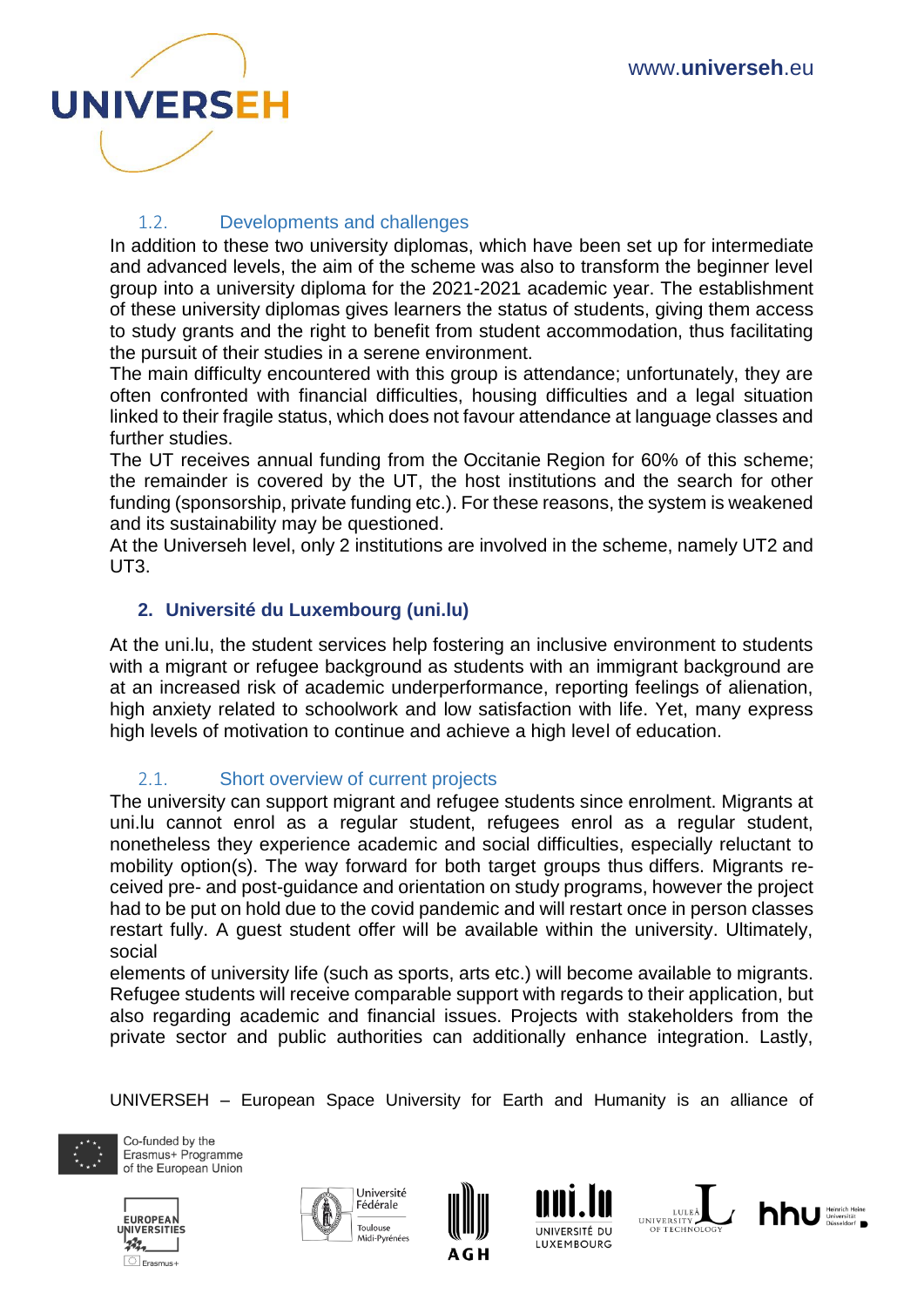

individual support will be made available on the intercultural, social, employment and professional level.

Research within the uni.lu in the newly formed key research are "Migration and Inclusive Societies" promotes innovative research, teaching and outreach in migration studies with the aim of promoting inclusive societies (2020). The aim is to create a global approach of inclusions. Programme directors support academic guidance in this aspect. Uni.lu hereby implements a "test and learn approach" with the objective of creating a "best student journey" for migrants and refugees. This is a broad and co-ordinated effort building on policies and practices to promote continuing education. The idea is to develop a holistic "Access to Higher Education" programme in the future, provide personal and professional coaching as well as mentoring. This could also serve to set short-term, measurable goals and outcomes.

Student success programme for students with a refugee background starting in October. Main elements: merit award for exam success during previous semester, student job for 1 student with a refugee background for the project, 4 laptops allocated for students on programme, language learning support, study skills training, coaching support, academic support for students encountering difficulties, professional mentoring, housing/rent support for 6 months for 6 students.

#### <span id="page-6-0"></span>2.2. Developments and challenges

Risk factors identified as obstacles of a successful individual student journey include language barriers, disadvantaged socio-economic status, a lack of training for teaching in multi-cultural environments. Social and integration barriers additionally risk academic performance as well as adjustment factors and wellbeing elements.

#### <span id="page-6-1"></span>**3. Heinrich Heine University (HHU)**

Heinrich Heine University Düsseldorf offers higher education programs to people from different backgrounds. With regards to international and –cultural diversity, quite many people with foreign background choose to study at HHU. During the winter term 2019/2020, HHU counted over 37,000 students overall of which more than 2,500 were foreign students (non-nationals who acquired their higher education entrance qualification outside Germany) and over 4,100 international students.

#### 3.1. Short overview of current projects

<span id="page-6-2"></span>At HHU, dedicated programmes for refugees funded by the German Academic Exchange Service (DAAD), the Federal Ministry of Education and Research (BMBF), and, the Ministry of Culture and Science of North Rhine-Westphalia support the

UNIVERSEH – European Space University for Earth and Humanity is an alliance of













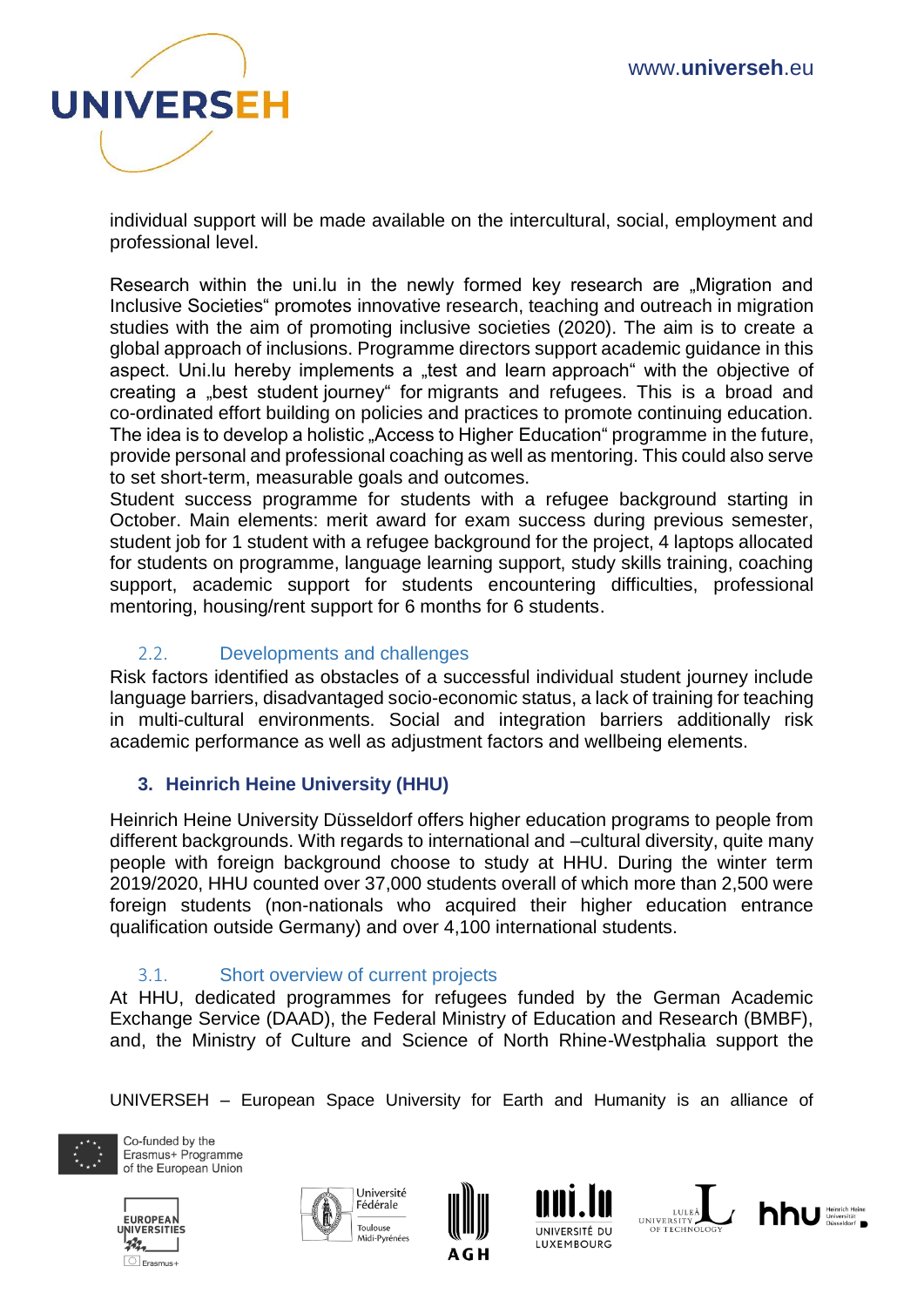

integration of refugees in higher education since 2016. The International Office manages the four programs "INTEGRA", "NRWege", "NRWege Leuchttürme" and "WELCOME" all of which aim to help students with a refugee background to participate in German language courses, intercultural trainings and social activities facilitating integration at local level. Additional services dedicated to the target group are managed by the Student Service Center (e.g. consulting services for refugees interested in studying, chat counselling for prospective students, counselling and support for newly arrived immigrants). Within the aforementioned programs, study consultation and support offers help future students to orient themselves. Additionally, consultation services offered to refugee pupils support those transitioning from school to university. Once enrolled, students with a refugee background have the opportunity to participate in mobility programmes in accordance with their residence permit. Those degree-seeking students with a refugee or migrant background are enrolled as international student. Currently, 375 students are enrolled whose main country of origin is outside of Germany. Whilst studying, specialised language courses, consultation offers, events and workshops for social integration support the target group in their successful student journey. Scholarships are open to students with refugee status in order to provide additional support on the economic level. With regards to career entry, events and workshops for labour market preparation, individual support offers and mentoring programmes facilitate smooth transitioning from higher education to work in the INTEGRA and NRWege Leuchttürme programs.

#### 3.2. Developments and challenges

<span id="page-7-0"></span>Over the recent years, program officers responsible for aforementioned programs could observe a changed applicant pool related among others to the declining influx of refugees. With regards to language capacities, the passing of the German language exam at C1 level was identified as obstacle many of the participants had to confront. As an increasing number of refugees enrol at HHU and with enrolment, those students count as international students, the individual student journey is hard to track. This contributed to the positive reinforcement of opening aforementioned programs to international students. Assuring study success, thus the individual student journey to flourish and result in successful completion of an academic career is an obstacle. Considering the work in the European alliance, finding common definitions of the terms

", migrant", "refugees" and "international students" presents an obstacle because of different national regulations and legal framework. At HHU, these terms and definitions depend mostly on whether or not the university entrance qualification originates from Germany or abroad. The term "refugee" refers to people who do not have a valid university entrance qualification.

UNIVERSEH – European Space University for Earth and Humanity is an alliance of













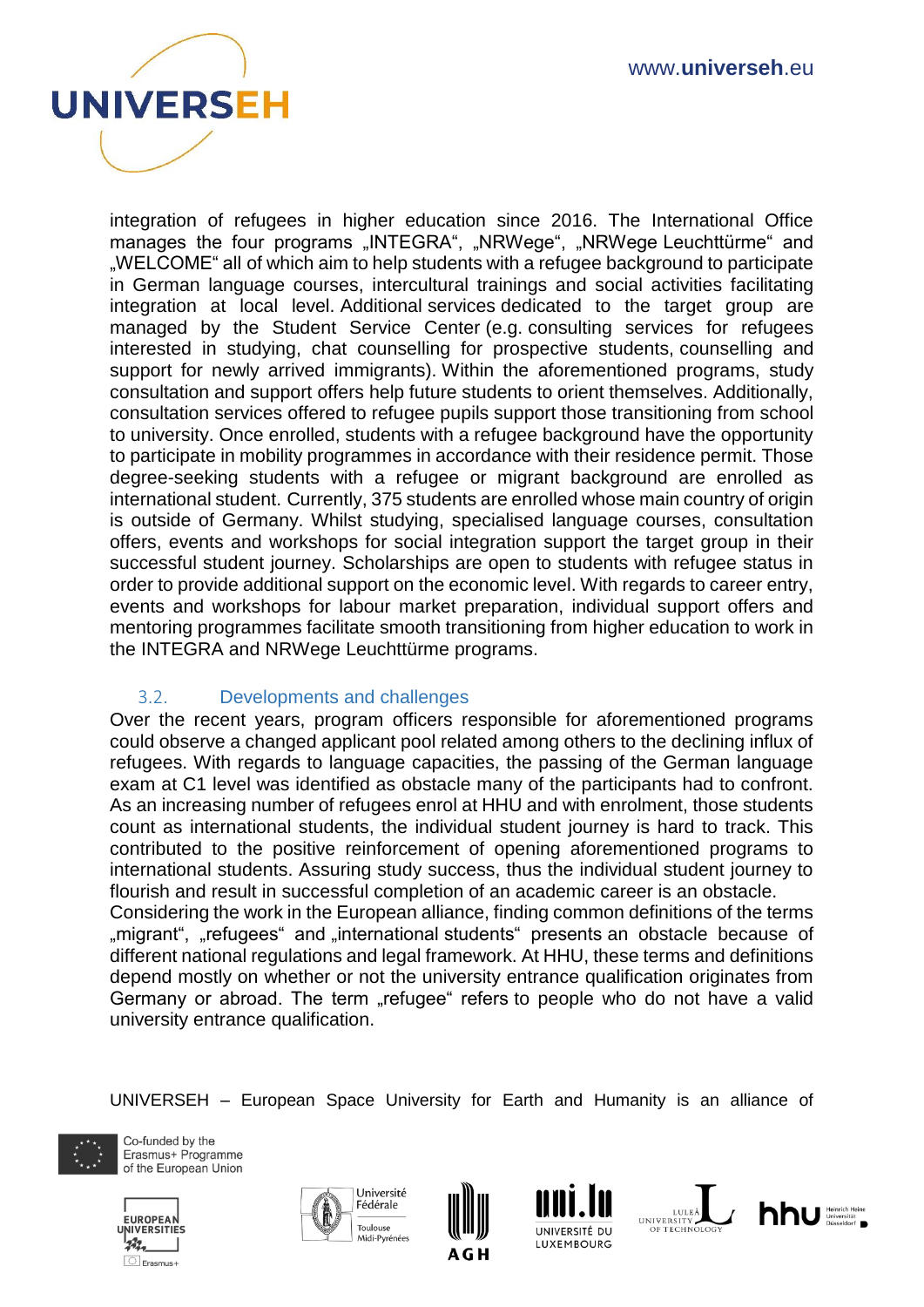

## <span id="page-8-0"></span>**4. Lulea University of Technology (LTU)**

The student recruitment administration is the central point of contact for the five different departments at LTU. An action plan for diversity and inclusion has been set in place and has a high priority for LTU and is also mandated by the Swedish government. The mission of the aforementioned diversity and inclusion plan is to integrate both these perspectives in all recruitment communication activities so that it becomes an inherent part of all LTU communication.

International students receive support at the beginning of each semester mainly from the international office g., through accommodation services for exchange and fee-paying students, and through informative meetings as well as academic workshops organised by the Lulea University Reception Committee (LURC). Next to the arrival service, their activities further include the buddy programme, social activities, language cafés, trips and a career day for international students once a year.

#### <span id="page-8-1"></span>4.1. Short overview of current projects

Supported by the Swedish government, the LTU has established different recruitment activities to promote diversity & inclusion, one of which is the '5-TEK' programme. The target group consists of those who identify as girls aged between 17-24. The purpose of the program is to encourage girls to choose engineering programs through activities such as testing out equipment and technology in a way they might during a course. The 'Digital Open House' is another programme offered by LTU targeting people living in remote and rural areas. The purpose is to encourage them to choose higher education through activities such as online presentations about university courses and employment opportunities after graduation.

The 'Tech for Youth' programme targets children aged between 4-18 living in the northern region of Sweden with the purpose of promoting their interest in technology and natural sciences. Activities involve remote experiments, 'the Technology Challenge' and the format 'ask a researcher'.

The 'the Short Cut' program aims to fast-track international professionals into work that is relevant to their academic background. The programme receives funding from the Swedish Public Employment Service and is offered to those who have achieved at least two years of higher education in their home country and have sufficient knowledge of Swedish. Anyone who wishes to take part in the program needs to be registered with the Swedish Public Employment Service. Two routes can be taken: preparing for work or preparing for supplementary studies. The modules include job

UNIVERSEH – European Space University for Earth and Humanity is an alliance of













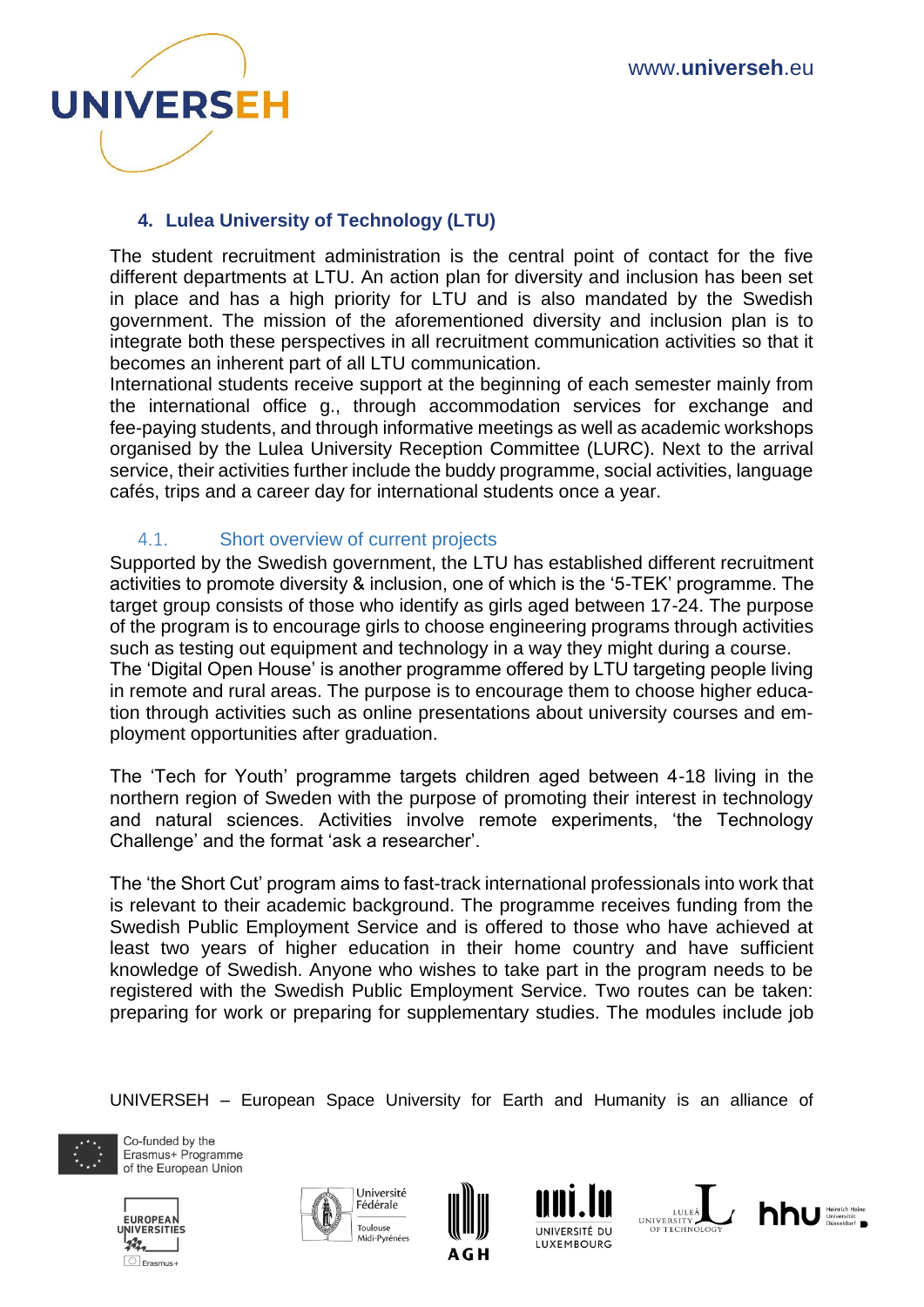

market orientation, career coaching, internships (arranged by LTU Business), academic Swedish courses.

Another example is a complementary programme for nurses with a nursing degree from outside the EU/EES and Switzerland. This programme consists of 60 ECTS and is taught in Swedish.

#### 4.2. Developments and challenges

<span id="page-9-0"></span>In the future, more diversity and inclusion activities shall be offered by LTU. The purpose of this endeavour is to increase the number of applicants of under-represented genders (e.g., men in nursing programs). Activities involve using role models and student ambassadors in marketing and social media campaigns.

#### <span id="page-9-1"></span>**5. AGH University of Science and Technology**

#### 5.1. AGH UST Department for International Students

<span id="page-9-2"></span>AGH UST Department for International Students is the central unit, where the candidates and students may contact directly and get full package of the information about recruitment procedures, on how to apply for regular and exchange studies. Here is provided a formal and legal assistance - before the student arrival and during the stay at AGH UST.

To meet the restrictions related to the epidemiological state, there is a virtual office implemented as online consultation for applicants and students.

In order to improve the service standards Department for International Students cooperates with other AGH UST units - contact with professors, as well as with faculties offices, help to get the information about timetables, instruct how to arrange a Student ID Card, support registration for courses and also dorm application.

#### **Cooperation with external institutions and services**

AGH UST cooperates with external institutions and services such as the Department for Foreigners at Małopolska Provincial Office in Krakow, International Organization for Migration (IOM), border control, the Internal Security Agency (ABW), embassies and the Polish National Agency for Academic Exchange (NAWA). All information is accessible through the website [\(www.interna-](http://www.international.agh.edu.pl/)

[tional.agh.edu.pl\)](http://www.international.agh.edu.pl/) translated in different international languages (English, Spanish, Chinese, Russian and Vietnamese). Here can be found the information on legal acts, legal service for foreigners–visa and residence legislation, the Polish diplomatic missions abroad, and border crossing formalities.

UNIVERSEH – European Space University for Earth and Humanity is an alliance of













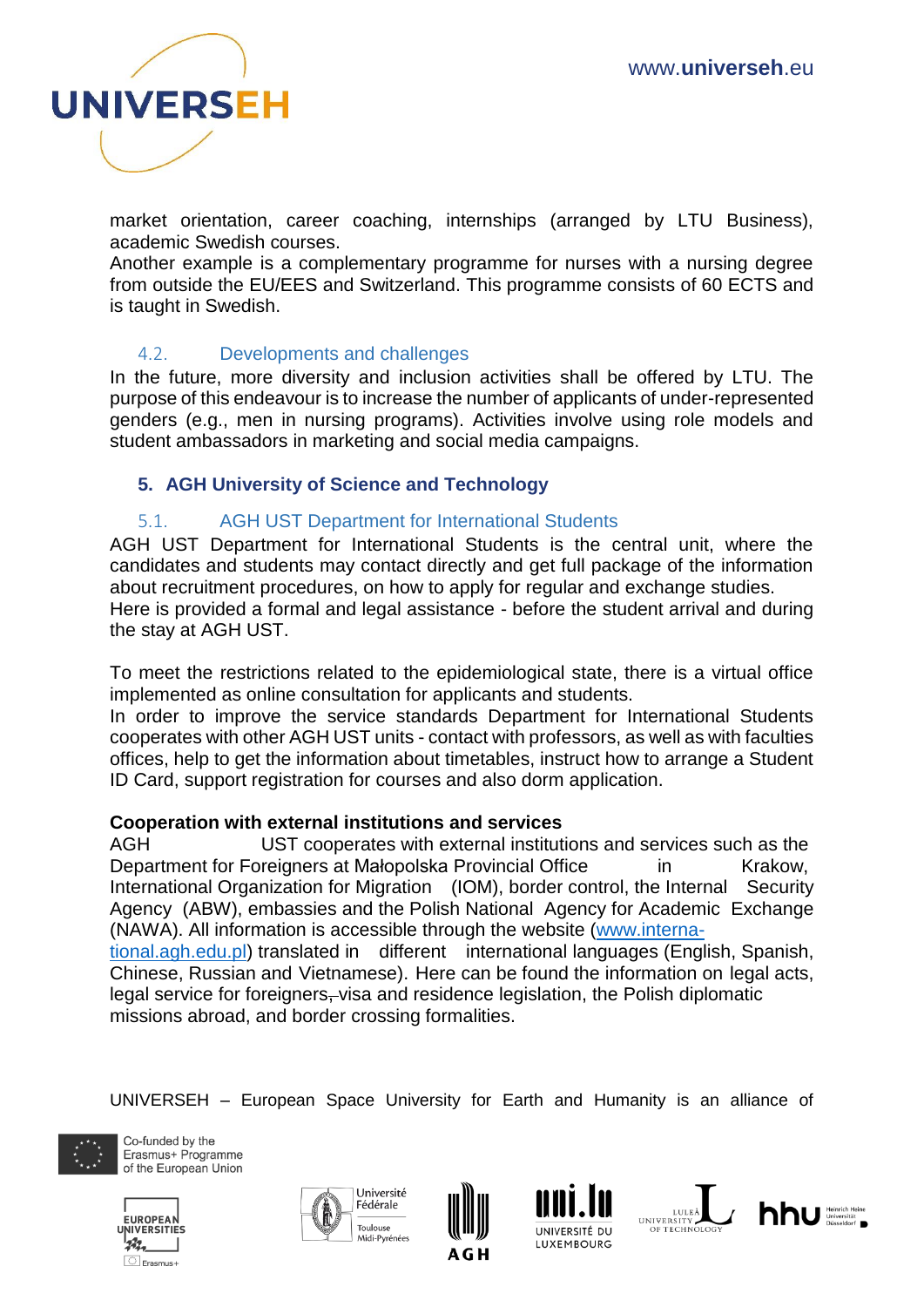

## 5.2. Welcome to AGH UST Application

<span id="page-10-0"></span>Responding to the needs of the mobile first generations, the application for AGH UST students – "Welcome to AGH UST" (https://welcome.agh.edu.pl/en) offers further information in an easily accessible setting. Its main goal is to help students to move around the AGH UST Campus and provide them with indispensable information including opening hours of Deans' offices, locations of AGH UST premises (faculties, dormitories, sport facilities, student clubs, copy centres, canteens and many more) with the function of navigation, events and news connected with student life as well as information about Krakow and its top attractions.

#### <span id="page-10-1"></span>5.3. Short overview of current projects

Integration Support:

- ESN "mentor" or AGH students
- Welcome meeting
- . "Orientation week" (twice a year)
- International Christmas Eve, Easter
- Polish Language Course
- AGH UST Student Campus (accommodation with students from Poland, Dorm
- guaranteed for every international student)
- English speaking people at Dean's offices and Student Campus
- AGH UST for Breakfast
- Welcome to AGH UST app
- Virtual office

#### 5.4. Developments and challenges

<span id="page-10-2"></span>The future developments might include investigation of specific needs and barriers that some migrant and refugee students face when entering the education at AGH UST. The other important direction would be training staff (academic and administration) to be better prepared for assisting foreign students. The attempts to encourage openness and tolerance towards foreign students will also be supported.

**Insights from Staff Seminar on current challenges of Migrants and Refugees** One representative from the local French NGO Red Cross reported during the Staff Seminar organised by WP6 in May 2021 that the main obstacle they are facing in the

UNIVERSEH – European Space University for Earth and Humanity is an alliance of













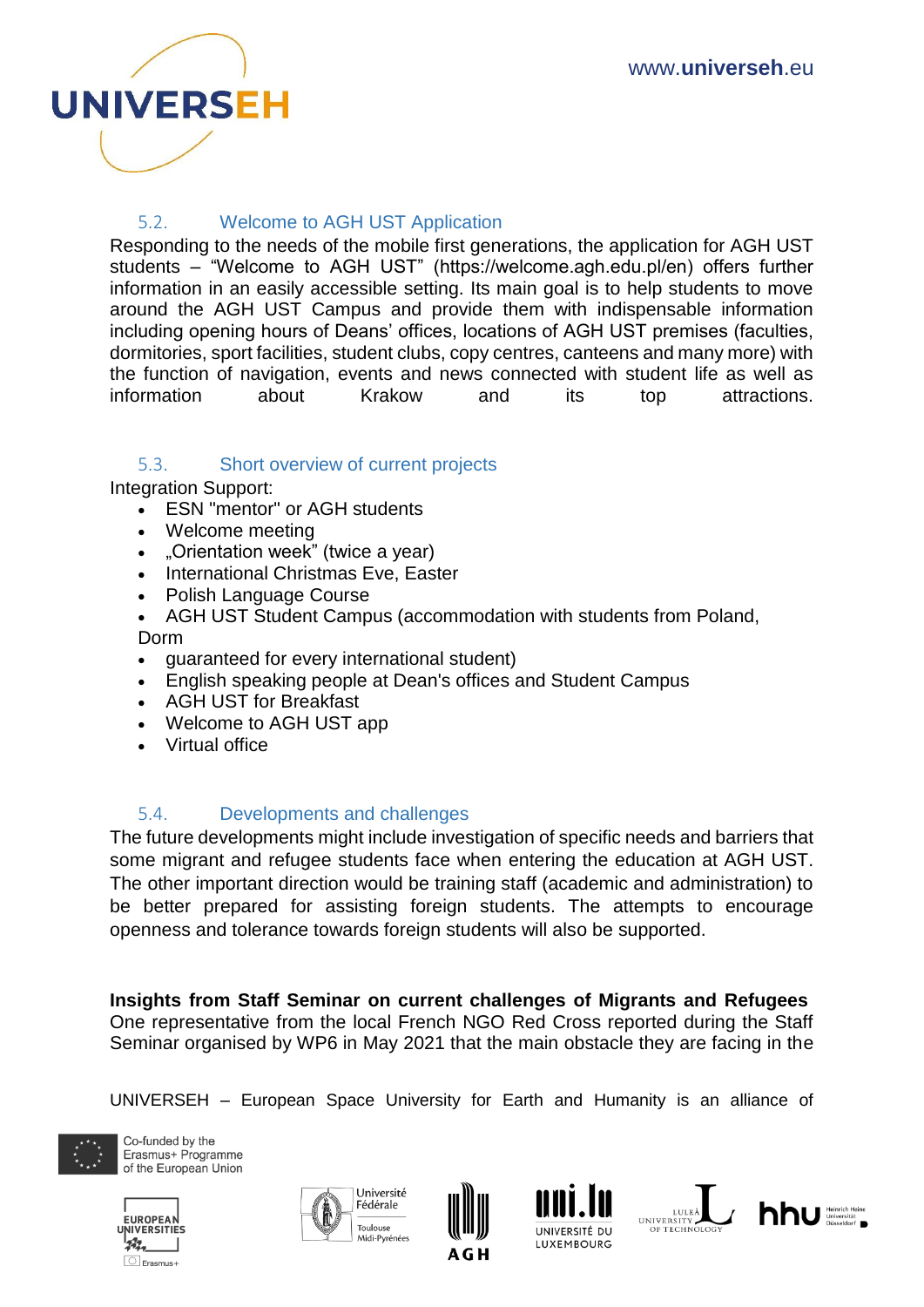

cooperation with higher education institutions is the **missing communication** on scholarship opportunities and support offers for their respective target groups. The struggles migrants and refugees face concerning the **technical infrastructure** (no accessible hardware, no access granted to educational material, unavailability of open-source material from local university) are high. Additionally, the particularly difficult legal situation, as well as the bureaucratic challenges migrants and refugees, face halt them from attaining consistent (higher) education. Until governmental institutions define the legal status of migrants and refugees, two years can easily pass. During this time, access to higher education institutions is permitted, as it does not correspond to the given legal conditions. There is a fundamental need of connecting and linking local refugee and migrant programs, initiatives, NGOs to the local universities. A crucial factor enabling a steady process of integration into the higher education system open to everyone irrespective of their legal status. Also, the idea was discussed that gender was an issue.

#### <span id="page-11-0"></span>**Proposals for the future**

1. An additional online seminar for staff will be organised by WP6 to share best practices and to encourage further exchange of ideas. It will focus on a case-tocase discussion on how to solve the manifold barriers hindering integration of migrants and refugees into higher education and research (e.g. recognition of qualification). Similar to the first staff seminar organised in May 2021, external stakeholders as well as student representatives could be invited strengthening also a process of familiarisation with topics relevant to the target group.

2. Collaboration with external stakeholders such as NGO's e.g. with the aim of creating and collaborating on awareness campaigns pointing out contemporary problems and issues of migrants and refugees in the alliance's respective countries.

3. Dedicate a WP6 meeting solely to the question of how to support migrants and refugees more systematically at our universities. Define concrete ways and specific ideas in some form of outlet.

4. Undertaking actions focused on furthering our understanding of specific needs that migrant and refugee students face by conducting interviews, surveys, etc.

UNIVERSEH – European Space University for Earth and Humanity is an alliance of